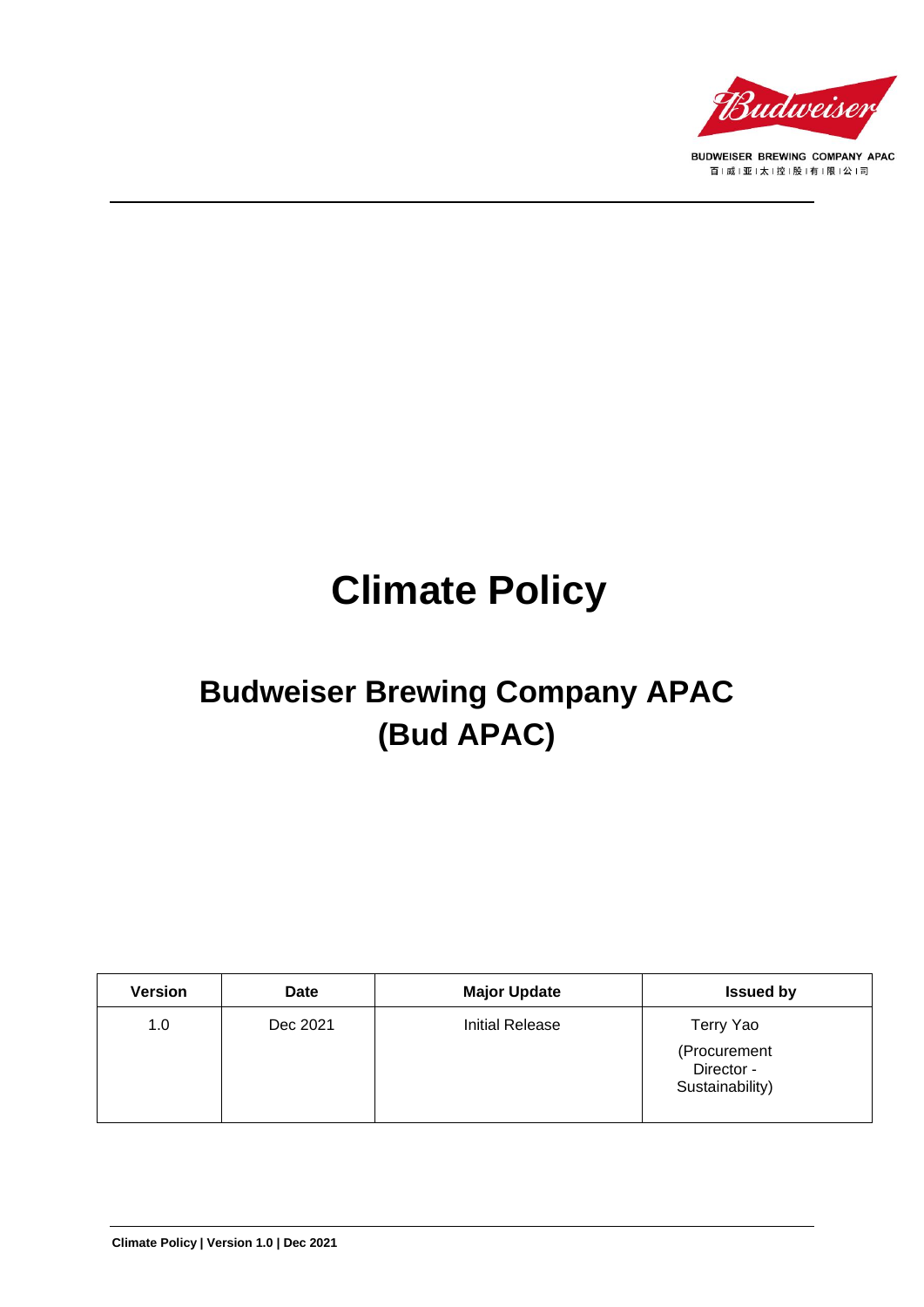#### **Table of Contents**

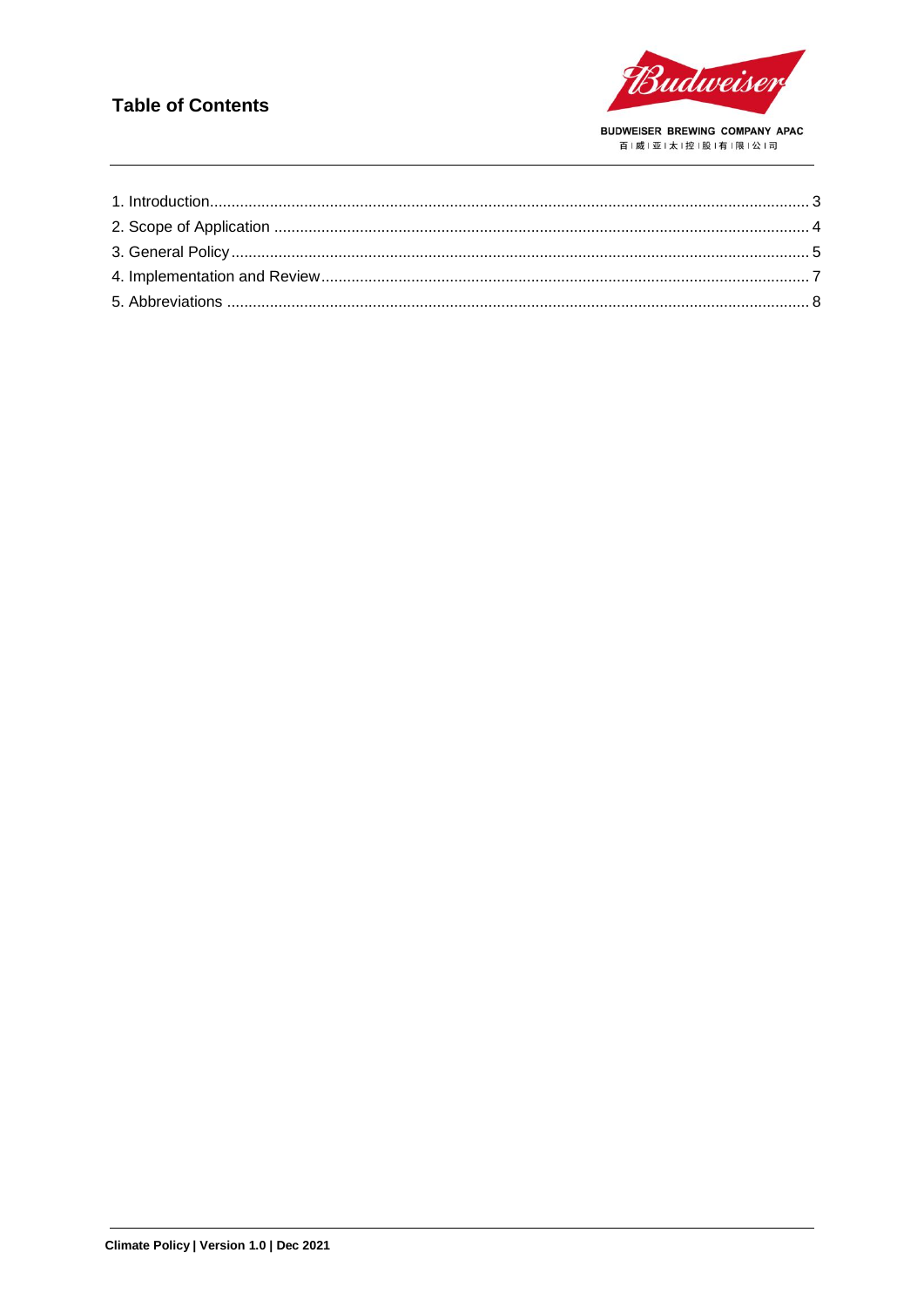

#### <span id="page-2-0"></span>**1. Introduction**

- 1.1 This Climate Policy ("Policy") describes stance and approaches of Budweiser Brewing Company APAC ("Bud APAC" or the "Group") to taking action on climate change. At Bud APAC, we are committing to building a **#FutureWithMoreCheers**. To do so, we are determined to sustain our company together with a healthy environment and thriving communities, while creating economic, environmental and social values for our stakeholders and business.
- 1.2 Our business, value chain and communities are impacted by climate change in a range of different ways. Countries and corporates around the world have awakened to this global challenge and have announced respective climate action pledges at different paces. According to the World Economic Forum, climate action failure is one of the most impactful and existential threats faced by human society in the long-term<sup>1</sup> . Our business is closely tied to the natural environment which is vulnerable to climate impacts, as our beers rely on high-quality agricultural commodities, raw materials for packaging, water resources and energy. As the largest beer company in APAC, we urge to leverage our influence in the industry and markets to support the enforcement and implementation of effective climate change adaptation and mitigation measures.
- 1.3 Guided by our 2025 Sustainability Goals and in support of the United Nations Sustainable Development Goals ("UN SDGs"), including Goal 13: Climate Action, Bud APAC recognizes the urgency of climate action. Going beyond our 2025 commitment to purchase 100% of electricity from renewable sources and reduce our greenhouse gas ("GHG") emissions by 25% across our value chain<sup>2</sup>, in December 2021, we further announced our ambition to achieve netzero by 2040.
- 1.4 We see ourselves as part of a global climate action to turn pressing climate-related risks into inspiring opportunities that not only reduce our own carbon footprint but also help our value chain and communities to adapt. We will continue to set industry best practices and will continuously drive our ambition toward net-zero. Following our achievement of the first carbonneutral brewery within the global Anheuser-Busch InBev ("AB InBev") network and the first of its kind in the Hubei Province, China, we are even more so focused on implementing carbon neutrality into our operations.

[https://www3.weforum.org/docs/WEF\\_The\\_Global\\_Risks\\_Report\\_2021.pdf](https://www3.weforum.org/docs/WEF_The_Global_Risks_Report_2021.pdf)

<sup>1</sup> World Economic Forum Global Risk Report 2021:

<sup>&</sup>lt;sup>2</sup> Our GHG emission target is in line with the Science-based Target set by our parent company, AB InBev.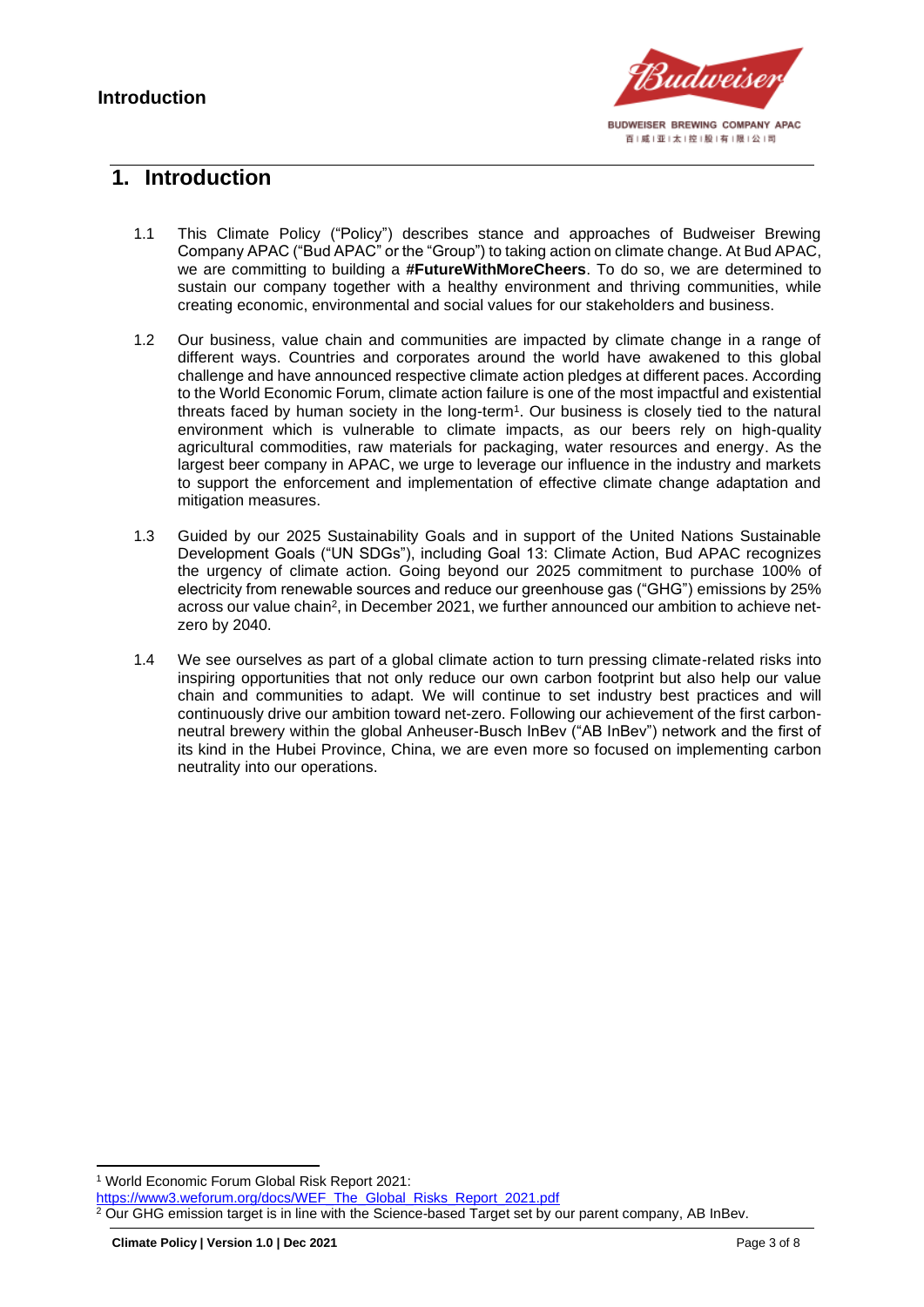

### <span id="page-3-0"></span>**2. Scope of Application**

2.1 All Business Units ("BUs") under Bud APAC, suppliers, contractors and other business partners working on the Group's behalf should comply and refer to this Policy.

Other Relevant Policy for Reference:

• Click here to [see](https://budweiserapac.com/ace_files/files/policy2021/BudAPAC_Environmental%20Policy.pdf) our Environmental Policy.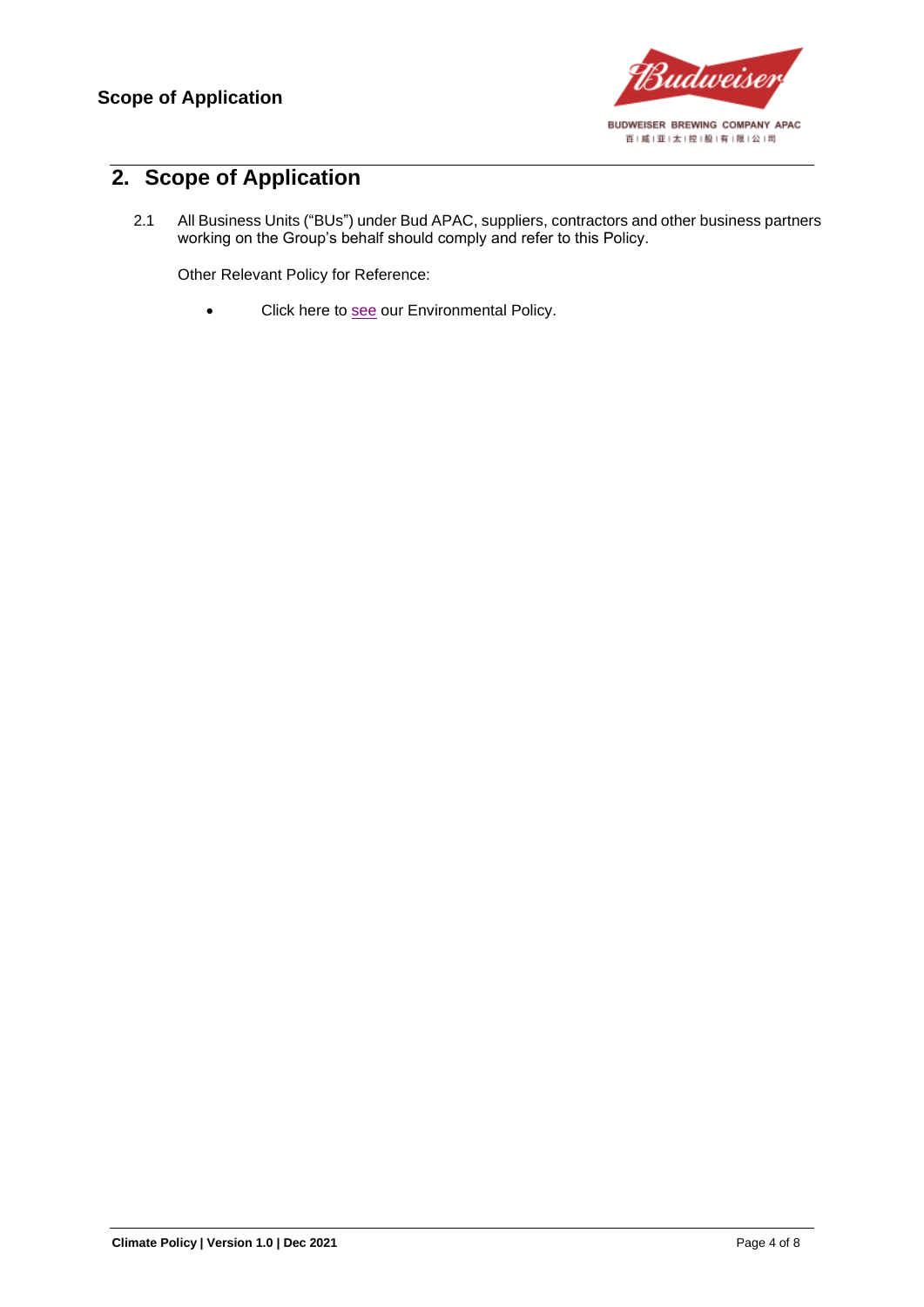

#### <span id="page-4-0"></span>**3. General Policy**

- 3.1 Bud APAC is committed to achieving net-zero by 2040, with 2025 as the interim checkpoint of our progress to pursue 100% of electricity from renewable sources and to reduce our GHG by 25% across our value chain as part of our Science-Based Target*<sup>3</sup> .* This commitment focuses on minimizing GHG emissions from our operations whilst addressing climate-related risks and opportunities that are significant to us. We will strive to:
	- 3.1.1 Comply with all relevant laws, regulations and standards in all countries in which Bud APAC operates;
	- 3.1.2 Contribute to international and local initiatives, such as the 2060 Carbon Neutrality Commitment in China, the 2050 Net Zero pledge and Climate Action Plan in Hong Kong, the Carbon Neutrality Act in South Korea and the 2070 Net Zero Target in India;
	- 3.1.3 Integrate industry best practices into our operations and through our Responsible Sourcing Policy encourage our business partners to do the same;
	- 3.1.4 Anticipate and prepare for emerging environmental regulations and increasing societal expectations; and
	- 3.1.5 Transparently disclose our context-based targets and progress.
- 3.2 Accordingly, we will:
	- 3.2.1 Assess climate-related risks within our operations and value chain to identify opportunities that are specific for our operations in APAC (e.g. water availability in India as a physical risk and increasingly GHG-related regulations as a transition risk);
	- 3.2.2 Increase operational and energy efficiency to minimize GHG emissions at the brewery level through the application of cutting-edge technologies;
	- 3.2.3 Further advance progress achieved with regards to integrating alternative sources of energy with lower emission levels and higher renewability in our operations and across our value chain, with a particular focus on logistic partners (e.g. under our influence, our logistic partners have deployed hundreds of electric vehicles and hydrogen-fuel vehicles) and packaging suppliers (e.g. our biggest glass supplier has implemented large-scale solar panel projects across its factories);
	- 3.2.4 Advocate for energy-efficient and low-emission practices with our internal and external stakeholders, especially our agricultural farmers (e.g. further advance our soil program for soil sequestration and regenerative farming practices);
	- 3.2.5 Promote circularity to reduce GHG emissions from packaging and waste;
	- 3.2.6 Innovate cooling solutions to replace and phase out traditional refrigerants;
	- 3.2.7 Explore nature-based solutions to eliminate our remaining GHG emissions within our value chain to achieve net-zero;
	- 3.2.8 Track and report the progress of our climate action through our internal sustainability dashboard and external annual ESG Report; and

<sup>3</sup> 25% carbon reduction per beverage is in line with science-based methodology and has been verified and approved by the Science Based Targets Initiative.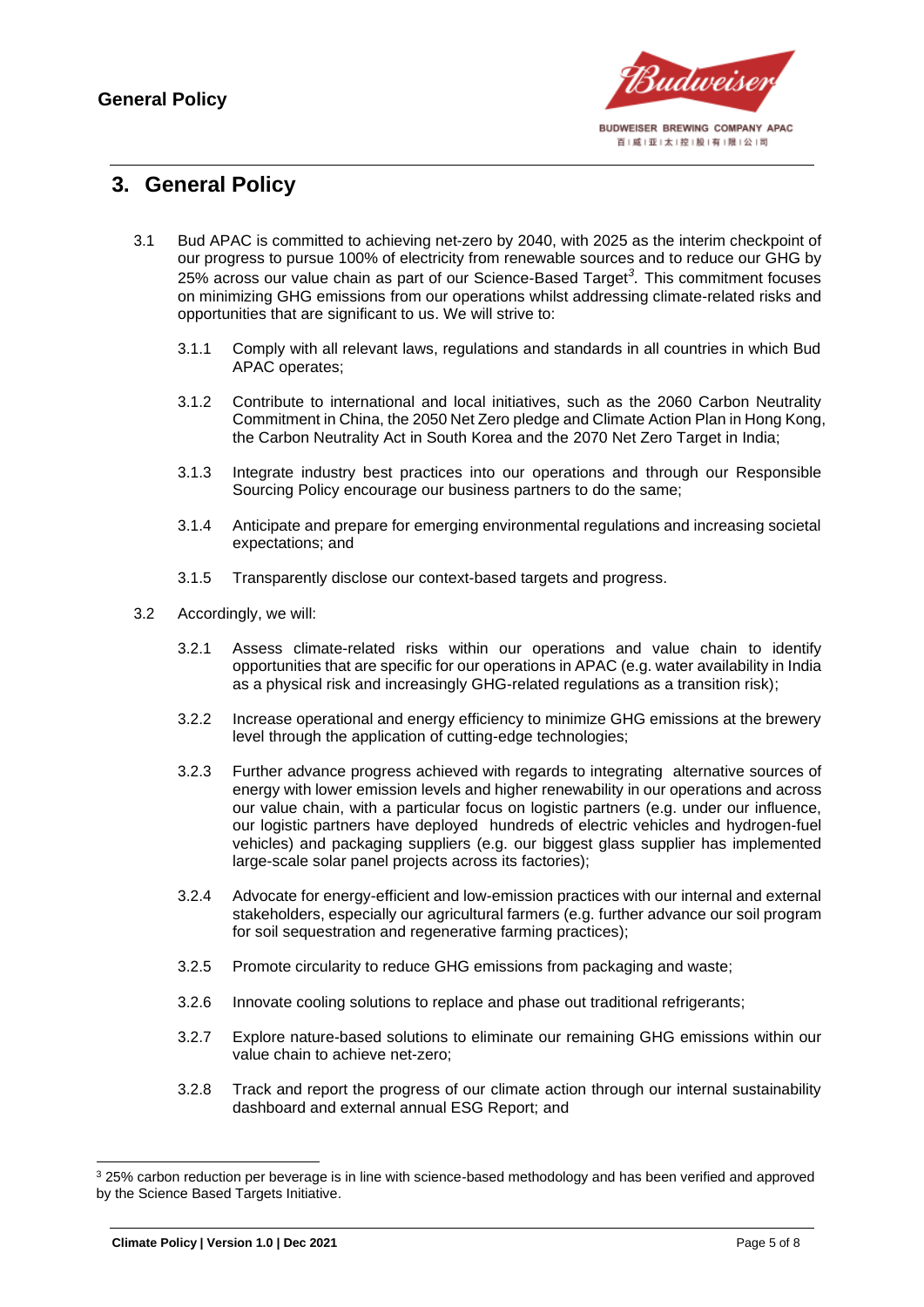

|  |  |  | 3.2.9 Collaborate with industry players, policymakers, non-governmental organizations |  |
|--|--|--|---------------------------------------------------------------------------------------|--|
|  |  |  | ("NGOs") and other key stakeholders by providing incentives and driving innovations.  |  |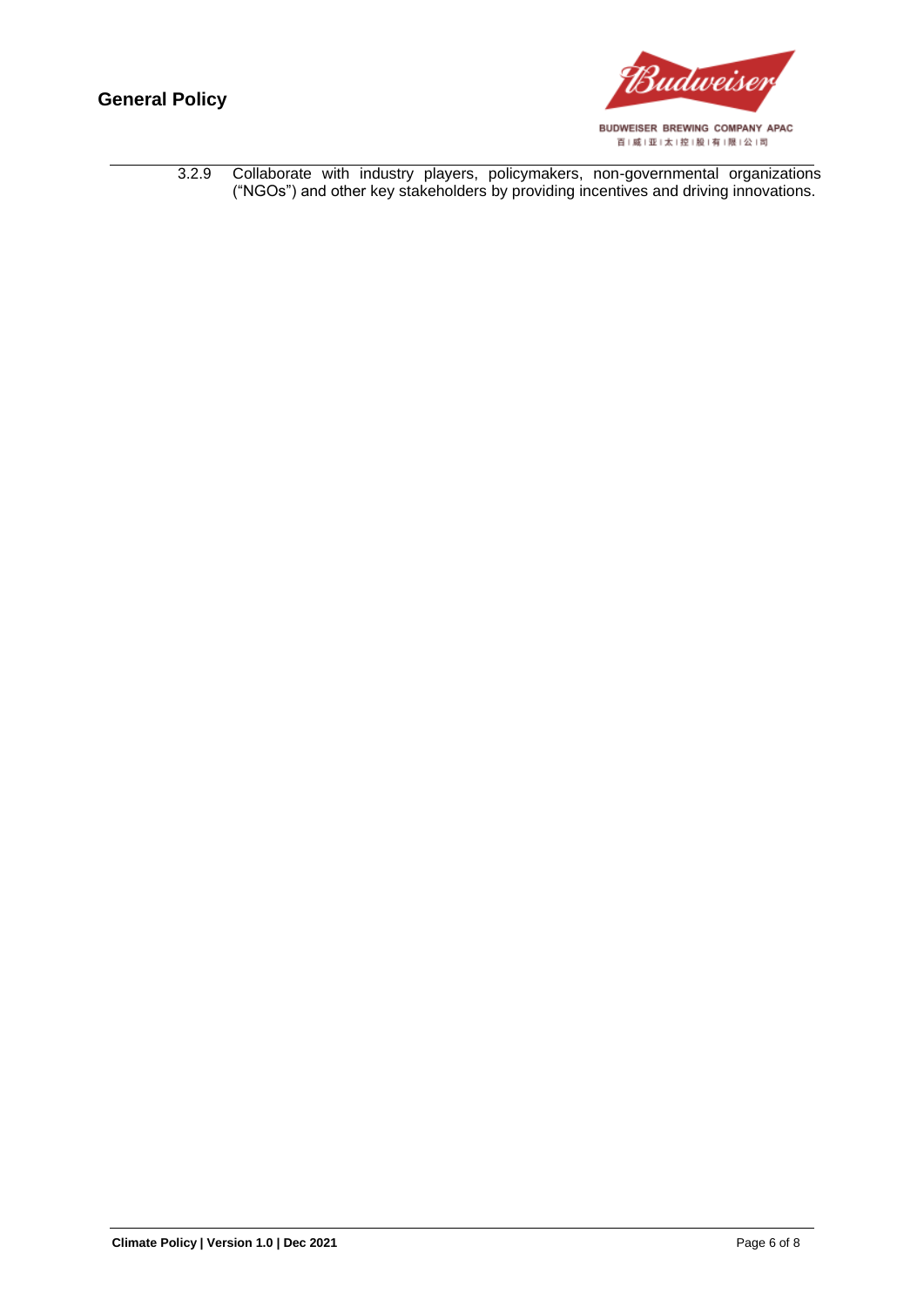

#### <span id="page-6-0"></span>**4. Implementation and Review**

- 4.1 Bud APAC will enact this Policy by implementing procedures in our Voyager Plant Optimization ("VPO") manual.
- 4.2 All Bud APAC's employees and related suppliers must comply with this Policy.
- 4.3 Suggestions, issues and concerns raised by Bud APAC's employees and public concerns on this Policy will be reported to the management team and conveyed back to the Procurement and Sustainability Team. Further amendments to this policy will be made as necessary.
- 
- s<br>4.4 This Policy should be enforced into Bud APAC's practices and the responsibility to review the Policy lies with the Sustainability and Procurement Team.
- 4.5 All respective budget controls are included in Bud APAC's annual budgets of relevant parties.
- 4.6 This Policy is approved by Terry Yao (Procurement Director Sustainability), who is a member of the ESG Committee that reports to the Board.
- 4.7 Key performance indicators ("KPIs") and status updates relating to each commitment identified in this Policy will be reported to meetings of the Board, ESG Committee, Sustainability and Procurement Team's annual strategy when needed. In addition, updated information will be placed on Bud APAC's website.
- 4.8 This Policy will be regularly reviewed considering legislation, public policy and organizational changes and development in sustainability best practices, or at a minimum, every three (3) years. Updates of the Policy will be presented to the ESG Committee for endorsement.